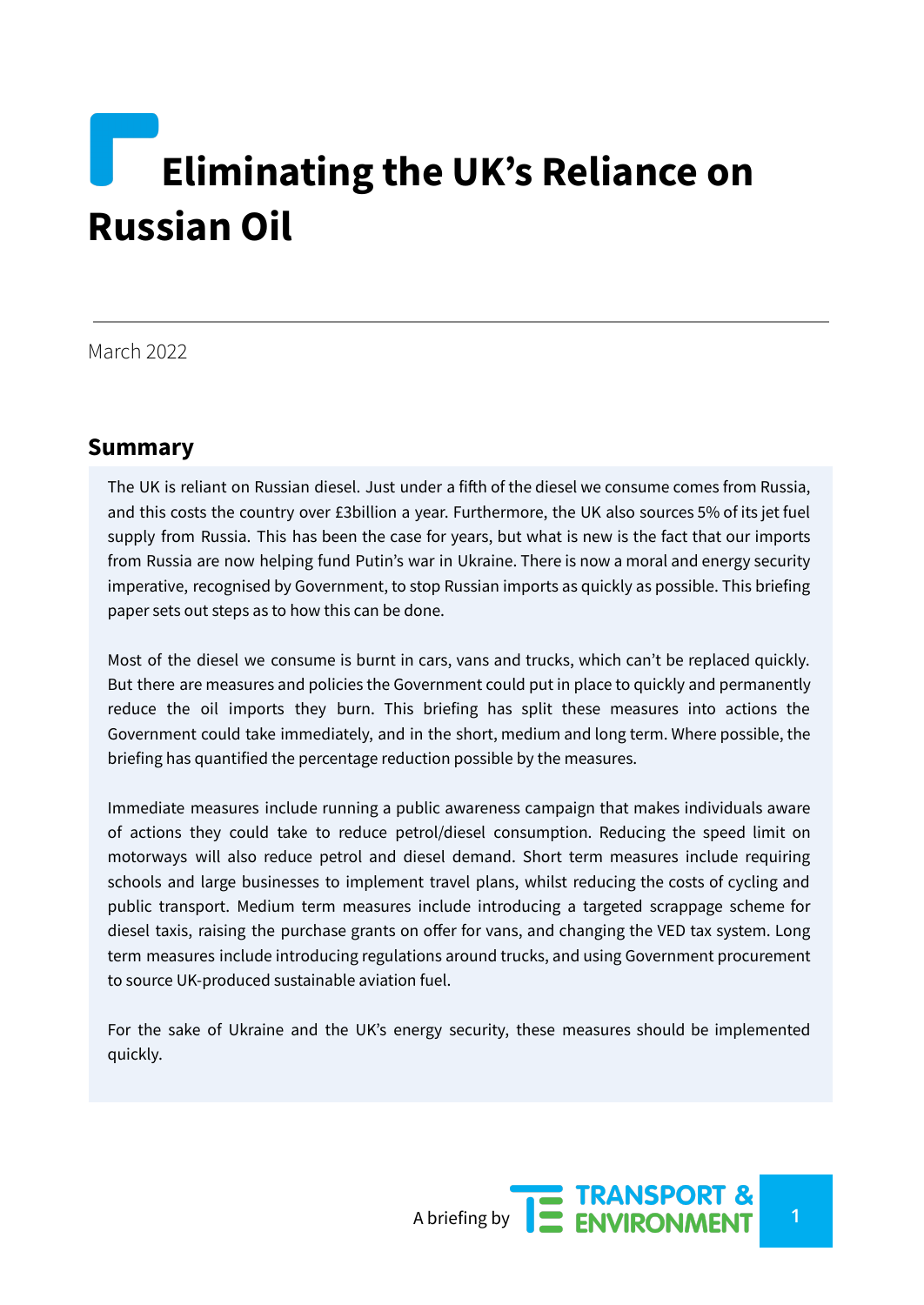# 1. Overview of the Problem: the UK relies on Russian diesel

The invasion of Ukraine by Vladimir Putin has thrown the UKs reliance on Russian oil sharply into focus. It is clear that reducing our reliance on Russia is essential to the UKs security, and has become a political imperative. As the Prime Minister made clear: "We [cannot](https://www.telegraph.co.uk/politics/2022/03/14/cannot-go-like-west-must-end-dependence-vladimir-putin/) go on like this".

The UK has been a net importer of crude oil and oil products since 2005 and 2013 respectively. This has always been an energy security concern, but the war in Ukraine has thrown this fact sharply into focus. Whilst the UK currently produces enough petrol to cover its needs, it is reliant on imports for diesel, importing 13.2 million tonnes or 56% of total supply in 2019. Of this, 33.5% came from Russia: 19% of overall diesel demand. Russian diesel costs the UK £3.3billion a year, meaning £3-£4 is destined for Russia every time an average tank of diesel is filled up. $^1$ 

The UK is also a net importer of jet fuel from Russia, although this has been a much smaller share: 5% of total demand. In 2019 this cost the UK £350m.



**Figure 1:** Tonnes of fuel imported vs demand. Sources: [DUKES:](https://www.gov.uk/government/statistics/petroleum-chapter-3-digest-of-united-kingdom-energy-statistics-dukes) Tables 3.2 and 3.9.

The UK also imports oil and oil products from the Netherlands, some of which are also of Russian origin. $^2$ 

<sup>&</sup>lt;sup>2</sup> Additionally, around 3% of UK biodiesel uses Russian used cooking oil as its feedstock.



<sup>&</sup>lt;sup>1</sup> Presuming the average wholesale price of diesel is 30 - 40p/l ex duty, and that an average tank is 55l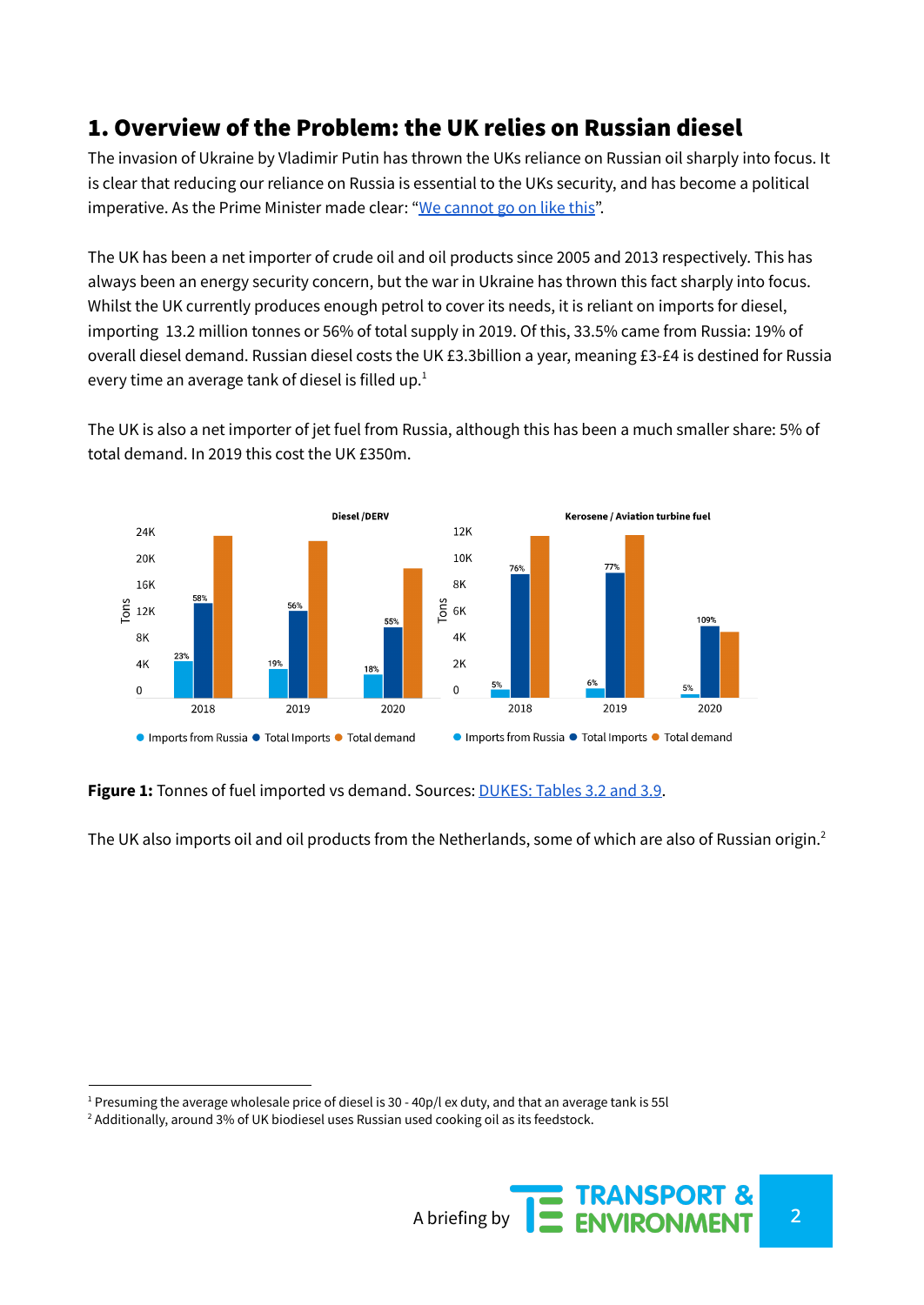## 1.1. Breakdown of road transport fuel by source (2019)

The table above shows where the bulk of our diesel consumption lies. Cumulatively, cars are the biggest diesel consumer, followed by HGVs, then LGVs. The amount currently used by buses and coaches is negligible. There are 12m diesel cars, 4.4m vans and half a [million](https://www.gov.uk/government/collections/vehicles-statistics) HGVs [i](https://paperpile.com/c/Qz6BbQ/GDFm)n the UK.

|                             | <b>Petrol (million tonnes)</b> | <b>Diesel (million tonnes)</b> |
|-----------------------------|--------------------------------|--------------------------------|
| Motor Cycles                | 0.2                            |                                |
| Cars and taxis              | 11.3                           | 10.7                           |
| Light Goods Vehicles (LGVs) | 0.2                            | 5.8                            |
| Heavy Goods Vehicles (HGVs) |                                | 6.3                            |
| <b>Buses and Coaches</b>    |                                | $1.0\,$                        |
| Totals                      | 11.7                           | 23.8                           |

Source: [DUKES](https://www.gov.uk/government/statistics/digest-of-uk-energy-statistics-dukes-2020) 2020

In response to Russia's aggression, the Government has [announced](https://www.theguardian.com/world/2022/mar/08/no-10-plans-cut-russian-fossil-fuels-use) that the UK will stop using Russian oil (and gas) by the end of [2022.](https://www.theguardian.com/world/2022/mar/08/no-10-plans-cut-russian-fossil-fuels-use) However, simply sourcing oil from different countries would have no effect on world markets: at the time of writing, most countries of the world are still prepared to buy diesel from Russia. This means if we simply swapped Russian imports for imports from a third country, another country would buy the Russian oil originally destined for us. In fact, due to the higher prices partly caused by the announcements of embargoes, it could be argued that this policy is actually helping Russia, by increasing its oil revenues. In other words, we have simply moved the problem around, and not eliminated it. The only way to cause Vladimir Putin economic pain is to reduce UK diesel and kerosene demand by the same amount as the UK imports from Russia, and to do so as quickly as possible.

## 1.1.1. Not just an immediate problem: UK Oil Output is dwindling

Whilst this paper focuses on diesel, it should be noted that North sea oil output has been declining for years, and will continue to decline. The Oil and Gas Authority estimates that crude oil [production](https://www.ogauthority.co.uk/data-centre/data-downloads-and-publications/production-projections/) will fall to 30.5m tonnes in 2026, down from [49.34m](https://www.ogauthority.co.uk/data-centre/data-downloads-and-publications/production-projections/) tonnes in 2019. This means that the UK is likely to become a net importer of petrol at some point in the next decade as well, which will be an additional energy security concern. This briefing therefore includes measures that would reduce demand for all types of oil products. Measures to boost North Sea oil production are expected to take around a decade to increase supplies, which will then be sold on international markets. Increasing North Sea production will not address UK energy security issues in time.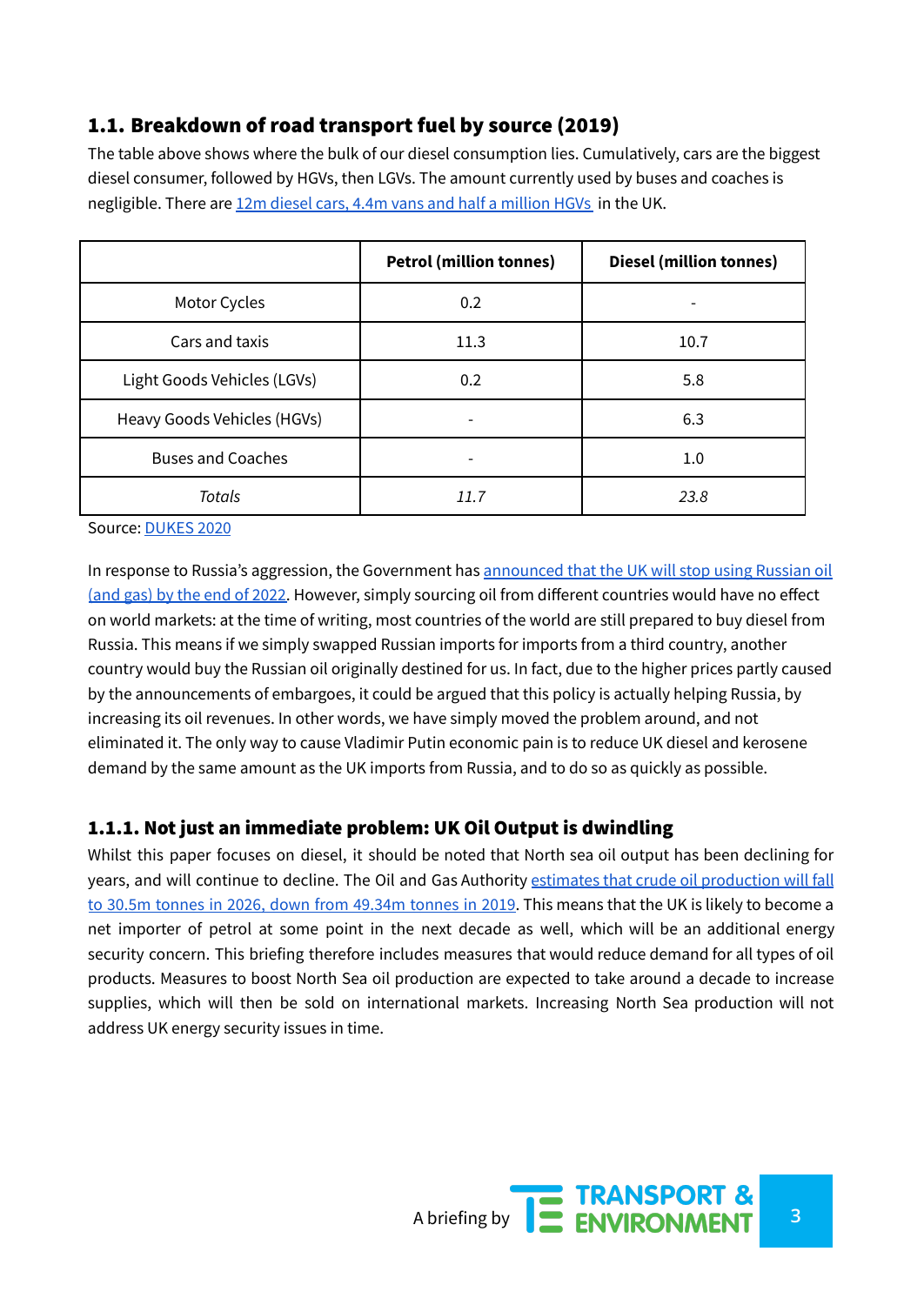# 2. Cutting Russian Oil

Following the Government's announcement, and taking into account the fact that the UK will (relatively) shortly be a net importer of petrol, as well as other oil products, the UK should introduce measures quickly that reduce oil consumption. This briefing gives suggestions as to what can be done in the very short (immediately), short-medium (over the next 6 months), medium (six months to two years) and longer (two year plus) time frames.

## 2.1. Price Rises

The obvious effect of the recent events is that pump prices have risen sharply over the last few weeks. This follows a gradual upward trend that has occurred over the last year.



#### Weekly road fuel prices over the 12 months to March 2022

#### Source: [BEIS](https://www.gov.uk/government/statistics/weekly-road-fuel-prices)<sup>3</sup>

This is mirrored in the European price of jet fuel, <u>which is now over 23% higher than it was a [month](https://www.iata.org/en/publications/economics/fuel-monitor/) ago</u>,<sup>4</sup> and this has led to Ryanair CEO Michael O'Leary warning that air fares this summer will be ["materially](https://www.bbc.co.uk/news/business-60584219) [higher"](https://www.bbc.co.uk/news/business-60584219) (although it should be noted that [Ryanair](https://www.ft.com/content/2bbb3a7d-00e2-4043-b85a-593eb116a9fe) is 80% hedged against fuel price rises this year, meaning its costs won't be affected in the short term).

In the past week, global oil prices have fallen back from their recent highs, but the danger of continued high prices is clearly evident - indeed, the International Energy Agency has [suggested](https://www.thetimes.co.uk/article/russian-oil-shortfall-threatens-biggest-supply-crisis-in-decades-flvjj526f#:~:text=Oil%20markets%20are%20facing%20%E2%80%9Cthe,International%20Energy%20Agency%20has%20warned.) there could be "the biggest supply crisis in [decades"](https://www.thetimes.co.uk/article/russian-oil-shortfall-threatens-biggest-supply-crisis-in-decades-flvjj526f#:~:text=Oil%20markets%20are%20facing%20%E2%80%9Cthe,International%20Energy%20Agency%20has%20warned.). Furthermore, the agency specifically warned that Russian diesel exports

3 Information correct as of 10th March 2022

<sup>4</sup> Information correct as of 11th March 2022.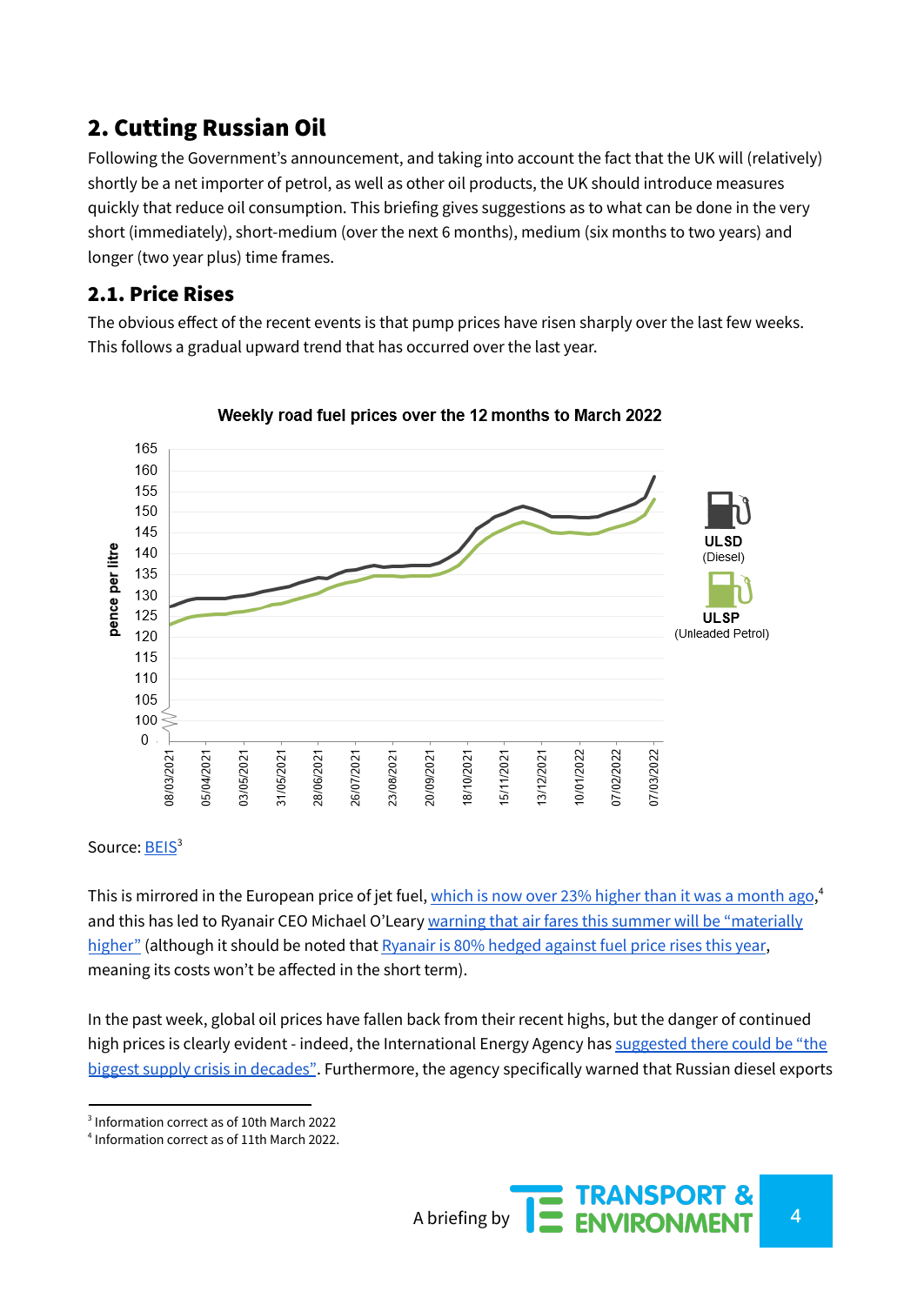would be difficult for (global) refiners to replace: there simply isn't enough spare global diesel capacity in the short-term.

These price rises by themselves will result in less demand for diesel and petrol: at a minimum they are expected to deliver a 5% reduction in use.

## 2.2. Immediate Measures

In the very short term, measures are very dependent on individual actions. There are three short-term actions that individuals can start doing straight away and which can be encouraged by government intervention:

- Drive less
- Drive slower
- Drive more efficiently

#### *Drive Less*

Whilst many car trips are essential, many others are not: the journey could be achieved by other means. 7% of car [journeys](https://www.gov.uk/government/statistical-data-sets/nts03-modal-comparisons) are less than one mile, 24% are under two miles, and well over half are under five [miles](https://www.gov.uk/government/statistical-data-sets/nts03-modal-comparisons). Whilst the data does not show what these journeys are for, it is probable that a significant number of them could have been taken on foot, by bike or by public transport. In total, these journeys accounted for 18% of total miles traveled by all UK cars: a significant amount. If just a quarter of journeys under two miles are swapped to other means, UK diesel demand would be reduced by 0.5%.

#### *Drive Slower*

As a nation, the UK has a poor track record of sticking to the speed limit. The latest [vehicle](https://www.gov.uk/government/statistics/vehicle-speed-compliance-statistics-for-great-britain-october-to-december-2021/vehicle-speed-compliance-statistics-for-great-britain-october-to-december-2021) speed [compliance](https://www.gov.uk/government/statistics/vehicle-speed-compliance-statistics-for-great-britain-october-to-december-2021/vehicle-speed-compliance-statistics-for-great-britain-october-to-december-2021) statistics show that, in October-December 2021, 42% of cars broke motorway speed limits, 9% of cars did on 60mph single carriageway roads, and an incredible 50% of cars did on 30mph roads.

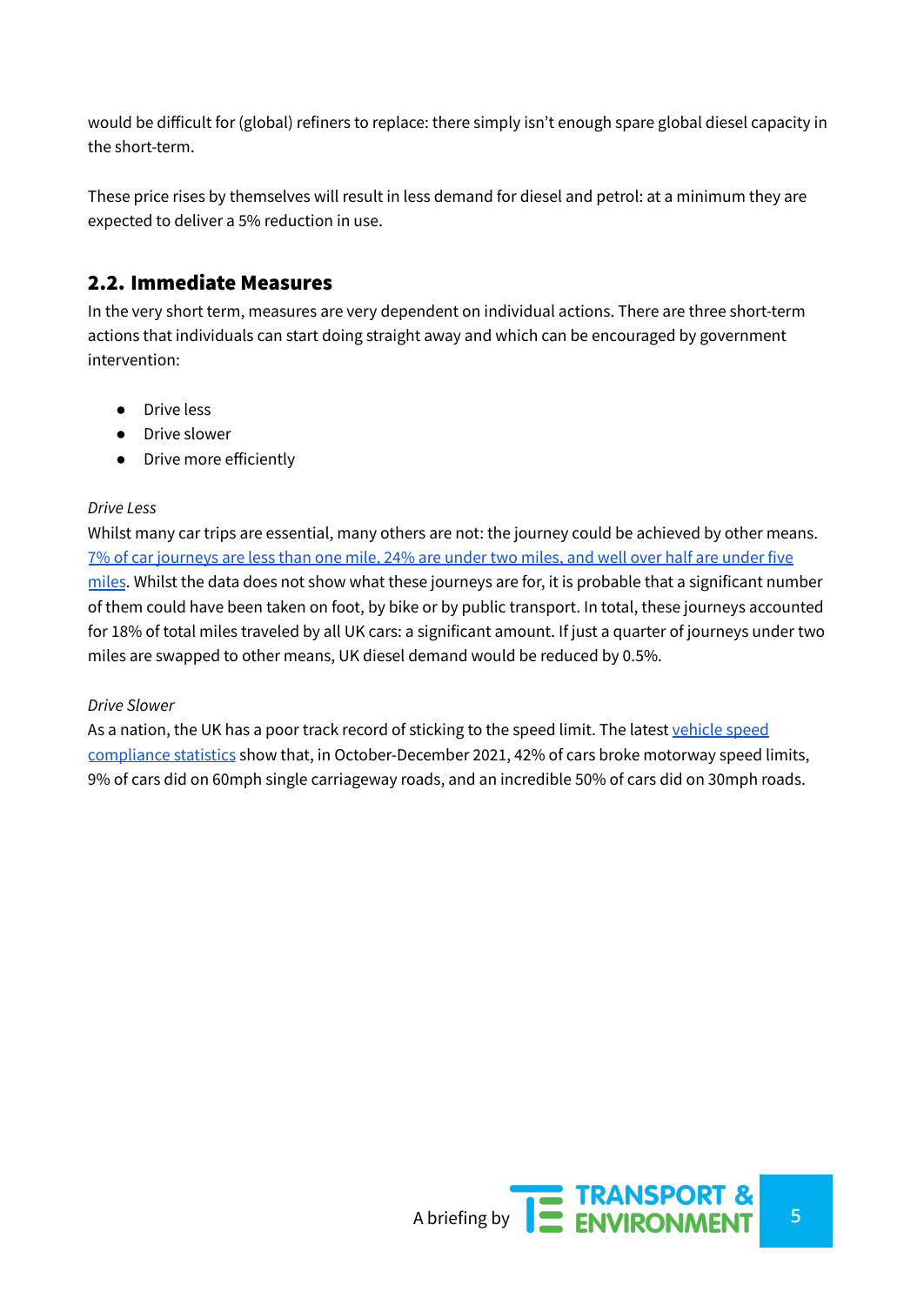

#### Source: Vehicle Speed [Compliance](https://www.gov.uk/government/statistics/vehicle-speed-compliance-statistics-for-great-britain-october-to-december-2021/vehicle-speed-compliance-statistics-for-great-britain-october-to-december-2021) Statistics

Simply enforcing the existing law would therefore achieve significant cuts in fuel use. As the pandemic demonstrated the British public also has a considerable willingness and ability to change behaviour in a crisis. The Government should, at least temporarily, reduce the speed limit on different types of roads and importantly enforce this rigorously. T&E analysis suggests that cutting the speed limit on motorways alone to 60mph would reduce diesel demand by 1.5%. A much bigger 11% reduction in fuel use could be achieved by reducing speed limits everywhere by 10mph for all vehicles.

#### *Drive More Efficiently*

Finally, being more efficient in how the UK's drivers drive would make a difference. The [International](https://iea.blob.core.windows.net/assets/194d57e4-9126-425f-a1b3-7a25e097b677/Insights_Series_2018_Saving_Oil_in_a_Hurry.pdf) Energy Agency [previously](https://iea.blob.core.windows.net/assets/194d57e4-9126-425f-a1b3-7a25e097b677/Insights_Series_2018_Saving_Oil_in_a_Hurry.pdf) suggested that fuel savings of 5-10% could be saved by adopting more efficient [driving](https://iea.blob.core.windows.net/assets/194d57e4-9126-425f-a1b3-7a25e097b677/Insights_Series_2018_Saving_Oil_in_a_Hurry.pdf) habits. Removing excess weight from our cars, inflating tyres to their correct levels, upshifting through gears quickly, accelerating smoothly and maintaining even speeds are all easy measures that any driver could adopt straight away. A driver awareness campaign could reduce both fuel use and help address the cost of living crisis.

The choice for the Government therefore is to what extent should it facilitate the above measures? A public information campaign that shows the effects of individual actions, akin to the Coronavirus campaign the Government undertook should be immediately undertaken.

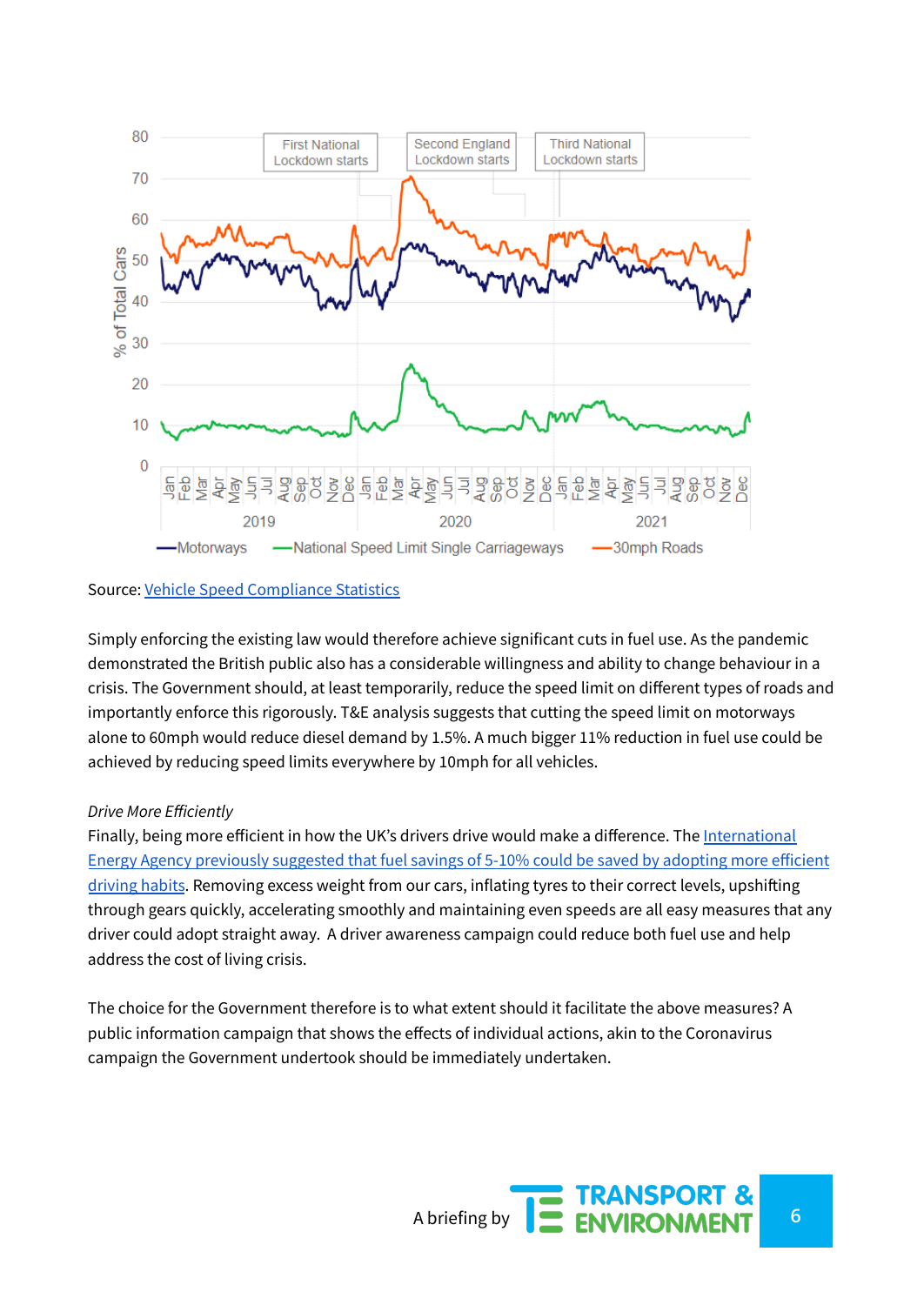## 2.3. Short-Term Measures

Clearly the Government could also go beyond just informing the public of the benefits of their actions, and a) require both schools and large businesses to implement travel plans, whilst b) making other methods of transport more desirable.

[Commuting](https://www.gov.uk/government/statistical-data-sets/nts04-purpose-of-trips) and business travel account for 28% of total UK car mileage. The pandemic demonstrated that many people could comfortably work from home, and the Government could recommend that companies encourage their employees to do so, again, for a limited time period. If people that have worked from home previously do so for half the week, and spend the other half in the office, there [would](https://www.creds.ac.uk/publications/less-is-more-changing-travel-in-a-post-pandemic-society/#1-2) be a 16% reduction in car [commuting](https://www.creds.ac.uk/publications/less-is-more-changing-travel-in-a-post-pandemic-society/#1-2) miles. Requiring larger companies to compose and implement travel plans would save 14% of [associated](https://www.transportforqualityoflife.com/u/files/Smarter_Choices_Changing_The_Way_We_Travel_chapter3.pdf) journeys. This would reduce UK diesel demand by 2%. School travel plans will also reduce UK diesel demand. Previous research concluded that a [quarter](https://democracy.york.gov.uk/documents/s44929/Annex%20A.pdf) of cars in the school run could be avoided if plans are [implemented](https://democracy.york.gov.uk/documents/s44929/Annex%20A.pdf).

Making other modes of transport more appealing would also reduce both petrol and diesel demand. The Government could encourage more cycling by implementing an immediate VAT reduction for all bikes, bike products and e-bikes.<sup>5</sup> It can offer grants for e-bikes that greatly [increase](https://www.creds.ac.uk/e-bikes-could-slash-transport-emissions-and-get-britons-back-to-work/#:~:text=CREDS%20researchers%20from%20the%20University,30%20million%20tonnes%20per%20year.) the carbon saving potential of cycling by increasing the range of trips undertaken. It could also immediately offer local authorities money to purchase secure cycle storage facilities and install them in town and city centres and close to places of work.

The Government can also subsidise rail fares, for a limited time period. [Regulated](https://www.gov.uk/government/news/rail-fares-capped-to-prevent-high-increases-for-passengers) rail fares have just [increased](https://www.gov.uk/government/news/rail-fares-capped-to-prevent-high-increases-for-passengers) by 3.8%, but could be reduced back down - and the reduction could be by more than the 3.8%. Reducing bus fares is more complex, as in most of the country (excluding London and, in the near [future,](https://www.theguardian.com/uk-news/2022/mar/14/andy-burnham-cap-greater-manchester-bus-fares-2-pounds) Greater [Manchester](https://www.theguardian.com/uk-news/2022/mar/14/andy-burnham-cap-greater-manchester-bus-fares-2-pounds)) these are set by commercial operators. However, the Government could provide grants to operators that stipulate that the money can only be used for fare reductions. This would follow the lead of the New Zealand Government, that is halving public [transport](https://www.theguardian.com/world/2022/mar/14/new-zealand-halves-public-transport-fares-as-petrol-prices-soar-amid-russia-ukraine-war) fares in response to the oil crisis. Fare reduction has also been initiated in [Cornwall.](https://www.cornwall.gov.uk/council-news/transport-streets-and-waste/council-welcomes-reduced-bus-fare-initiatives-in-boost-to-low-carbon-travel/) If 5% of overall car trips were switched to public transport, UK diesel demand would be reduced by 2.5%.

<sup>&</sup>lt;sup>5</sup> In addition to reducing oil use, <u>[subsidising](https://www.theguardian.com/politics/2022/mar/13/uk-ministers-urged-subsidise-e-bikes-tackle-health-and-climate-crises?fbclid=IwAR20ySylUHUGc8SFnHK4ucFQXSoFptG6Z2_ZvhTxU0iUxDYr1BVkzjl3MW0) e-bikes could potentially lead to more than £2billion in health benefits</u>

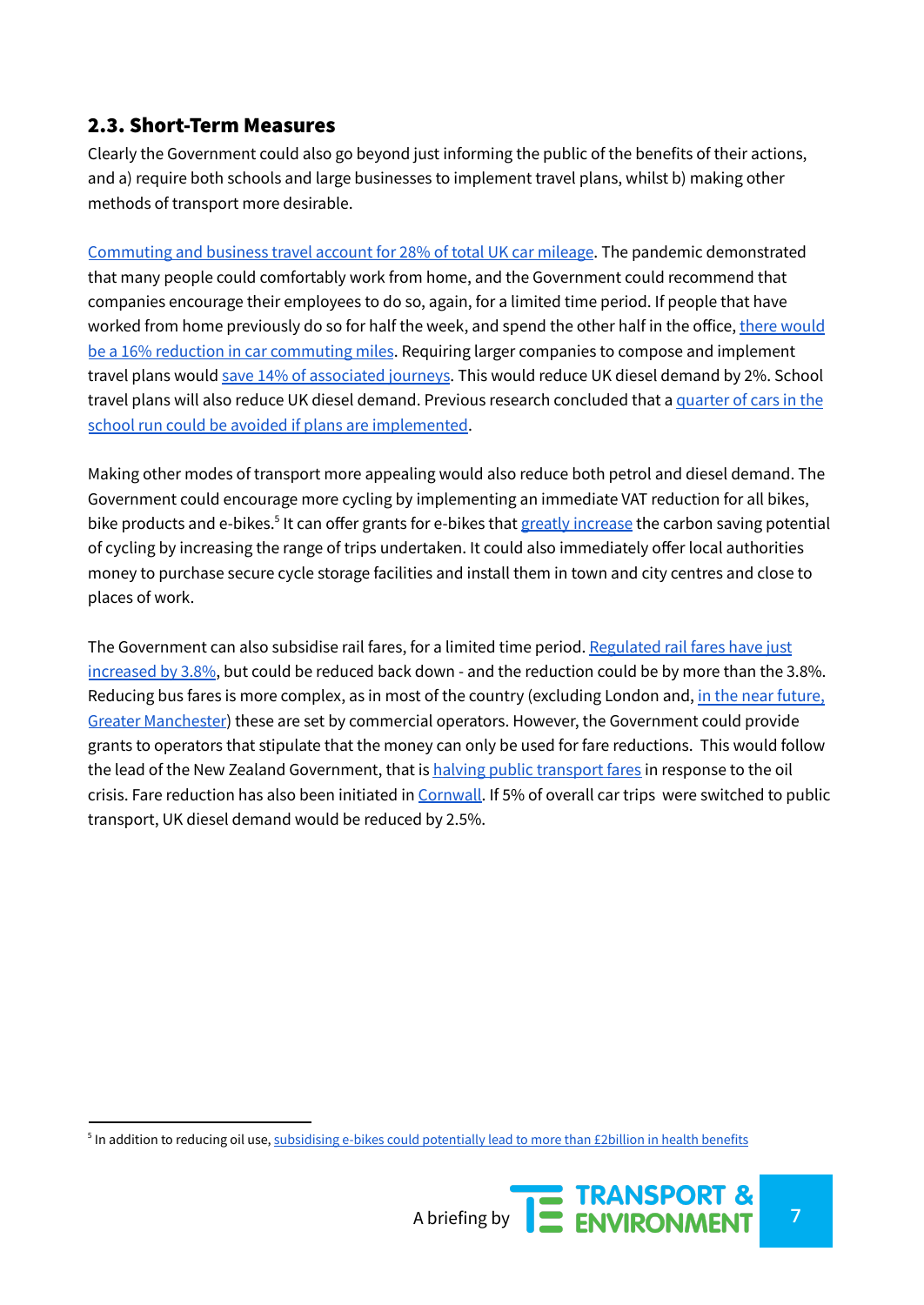## 2.4. Medium-Term Measures

## 2.4.1. Cars

In the medium term, there are a range of further actions that can permanently reduce diesel demand within a few years. These need to be focused on reducing the number of long journeys made by diesel vehicles as just 2% of car journeys account for 28% of the total miles [travelled](https://tps.org.uk/public/downloads/P0_Ey/SON%20Final%20report%20rev.pdf) by all UK cars. Many of these journeys are "one-offs", e.g. people going away for a long weekend or an annual holiday, and could be substituted by coaches or rail.

Targeted measures aimed at high mileage diesel cars (notably taxis or company cars) could make a disproportionate influence. For example, a national scrappage scheme for diesel taxis where the money received can only be used to buy an electric vehicle could be considered. Similar scrappage schemes have also been successful in London for diesel vans. For regular diesel drivers, scrappage schemes offering [mobility](https://www.youtube.com/watch?v=z_Akw4r0kHE) credits have been trialled in Coventry and could help to reduce diesel use.<sup>6</sup>

The Government could also change the VED system, to disincentivise the sale of new diesel cars (although it should be noted that demand for new diesels has consistently fallen since 2017). Currently, VED [rates](https://www.gov.uk/vehicle-tax-rate-tables) for new diesel cars are [differentiated](https://www.gov.uk/vehicle-tax-rate-tables) by the CO2 emissions / km the car emits. The first annual payment is a maximum of £2245, which then drops to £155 for all subsequent payments. These rates could easily be increased, to actively discourage future diesel purchases that are typically for high mileage vehicles.

The company car tax system could similarly be reformed to discourage diesels. The [benefit-in-kind](https://www.fleetnews.co.uk/fleet-faq/what-are-the-current-bik-bands-/3/) (BIK) tax [bands](https://www.fleetnews.co.uk/fleet-faq/what-are-the-current-bik-bands-/3/) are already exceptionally low (1%) for electric vehicles, and high (37%) for the highest-polluting vehicles. However, the difference between an electric vehicle and the most efficient combustion vehicles could be increased (1% vs 14%) and a premium of 5% could be added to the diesel rate compared to the petrol equivalent to discourage diesel car purchases. Increasing BIK rates on all combustion vehicles would instantly make electric vehicles look more attractive to business users, and would further incentivise their purchase and use.

## 2.4.2. Vans

Light-goods vehicles are largely diesel and an area of particular opportunity. A shortly-to-be-published T&E study will show that, on a four year total cost of ownership basis, new electric vans are already cheaper to run than new diesel vans. But supply constraints are slowing the shift to electric models. The government should ensure its zero emission vehicle mandate commences in 2024 with an initial target that 20% of van sales should be electric, with high penalties for failing to meet targets. This will require vanmakers to prioritise the supply of vans to the UK market. The Government recently committed to extending the electric vehicle purchase grant of £2500 for small vans, and £5000 for larger vans. It should consider introducing a purchase tax on new diesel vans to encourage businesses to shift once the supply constraints are addressed.

 $6$  Residents in Coventry have been able to take part in a mobility credits trial, where locals scrapping an older vehicle have been able to exchange this for £3000 that can be spent on train and bus fares, cycle and car club hire, and bus-on-demand journeys.

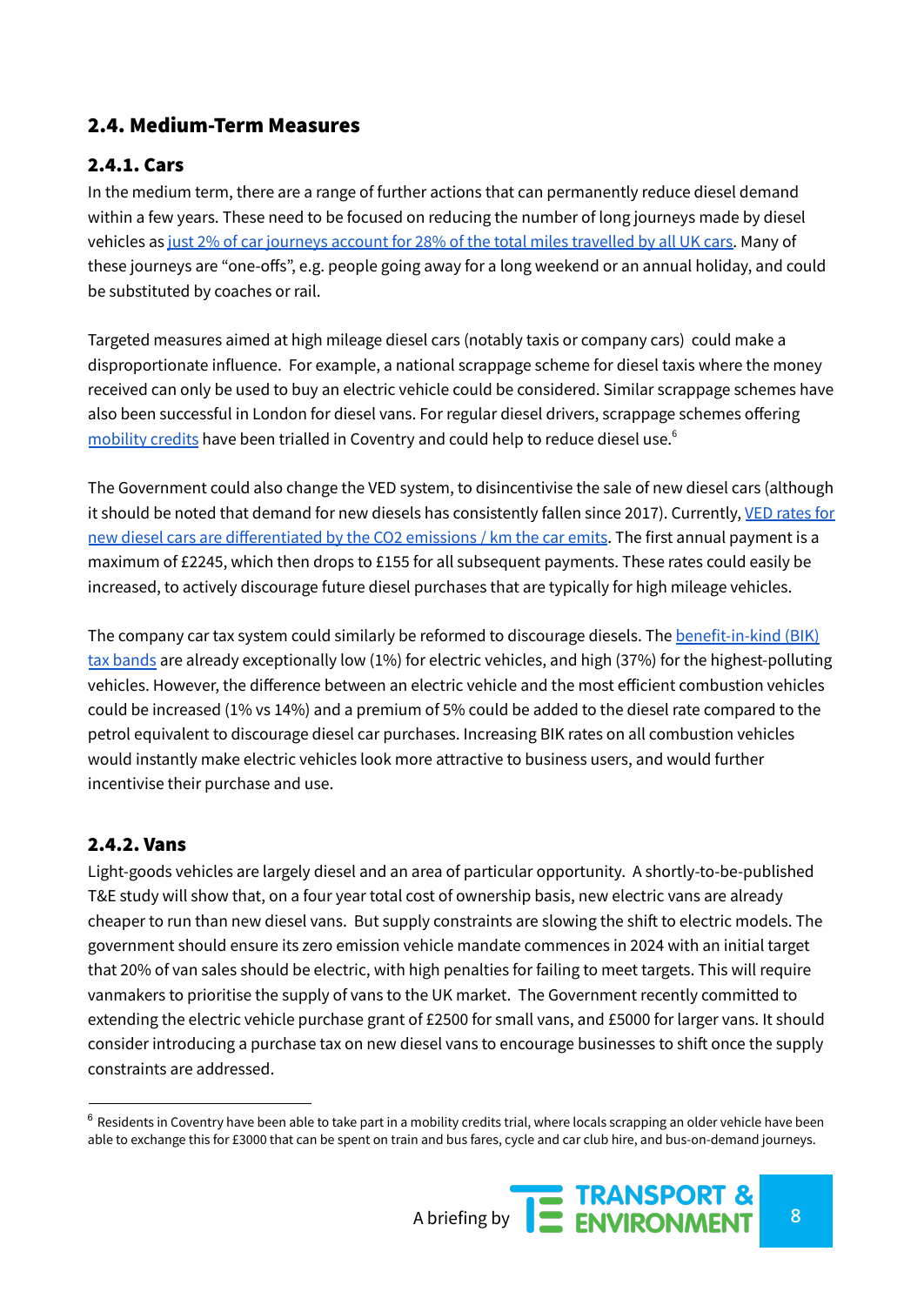Finally, the Government should aim to tackle the numbers of vans and HGVs on the road. Consideration should be given to relaxing competition rules to allow haulage and delivery companies to collaborate. This would reduce empty running, increase load factors and reduce the number of vans serving the same areas for home deliveries. A reduction of just 2.5% in the number of truck and van movements would cut the UK's diesel fuel use by the same amount. In addition, the already-established [mode-shift](https://www.gov.uk/government/publications/department-for-transport-delivers-more-grant-funding-to-transport-freight-by-rail/mode-shift-revenue-support-and-waterborne-freight-grant-applications-and-background-information) revenue support [scheme](https://www.gov.uk/government/publications/department-for-transport-delivers-more-grant-funding-to-transport-freight-by-rail/mode-shift-revenue-support-and-waterborne-freight-grant-applications-and-background-information) (due to close in 2025) should be extended to assist companies with the operating costs associated with running rail or inland water transport. The Government could simply increase the amount of support on offer to companies to use rail and water transport more.

## 2.4.3. Encouraging public transport

Finally, in the medium term the Government can look at encouraging changes in bus and train use. [Great](https://assets.publishing.service.gov.uk/government/uploads/system/uploads/attachment_data/file/994603/gbr-williams-shapps-plan-for-rail.pdf) British [Railways](https://assets.publishing.service.gov.uk/government/uploads/system/uploads/attachment_data/file/994603/gbr-williams-shapps-plan-for-rail.pdf), a new independent government body, is being set up to manage various aspects of the rail network and one of its duties will be managing fares and ticketing. This means the Government will be able to choose appropriate ticket prices. In the last decade the cost of motoring has fallen whilst fares have risen above the rate of inflation. More train use, particularly for longer leisure trips would have a disproportionate benefit for reducing diesel use.

In London, public transport is run as a network, and this is reflected in the zonal fares structure. Crucially, this allows easy interchange between bus, train, tram and tube services. Outside London, this simply is not the case, and means that costs and complexities for passengers are increased. The Government could reverse this in the metro mayor regions, and give these regions the opportunity to install a London-style approach. There is good evidence that simplification of fares drives business. When National Rail fares were added to the London Oyster system, rail [operators](https://dspace.mit.edu/handle/1721.1/66866) saw a 3.8% growth in journeys. The [introduction](https://www.liverpoolcityregion-ca.gov.uk/what-we-do/transport/) of a simple [all-operator](https://www.liverpoolcityregion-ca.gov.uk/what-we-do/transport/) "My ticket" offer for young people in Merseyside saw a patronage growth of 168%. This would simply build on a trend that is starting to happen anyway: Greater Manchester has ambitions to turn its public transport into a London style model, and Cornwall Council has set up the [Transport](https://www.transportforcornwall.co.uk/) for Cornwall [partnership,](https://www.transportforcornwall.co.uk/) which has simplified both bus and train fares within the county.

## 2.5. Long-Term Measures

In the long-term, the proposed Zero Emissions Vehicles (ZEV) Mandate will significantly accelerate the number of electric vehicles on the road. Powering these with UK-produced renewable electricity will make the UK more energy secure. Under the ZEV Mandate, car manufacturers will be required to sell a minimum proportion of zero emission cars and vans beginning in 2024, rising to 100% by 2035. To reduce oil demand the target for 2024 should be at least 25%, rising to 75% by 2027 and 90% by 2030. A similar mandate (with different targets) should be introduced for trucks.

Long term measures to encourage a shift to electric and public transport should be complemented by planning policies that require new homes to be built with access to public and active transport, and the creation of 15 [minute](https://www.c40knowledgehub.org/s/article/Why-every-city-can-benefit-from-a-15-minute-city-vision?language=en_US&gclid=Cj0KCQjw29CRBhCUARIsAOboZbJK7C2CDluDDukV9lhhRC3Cy_V1d6wp-Z8eYYewmfDWFyPYHR-BsWIaAu8GEALw_wcB) cities that greatly reduce the need for travel.